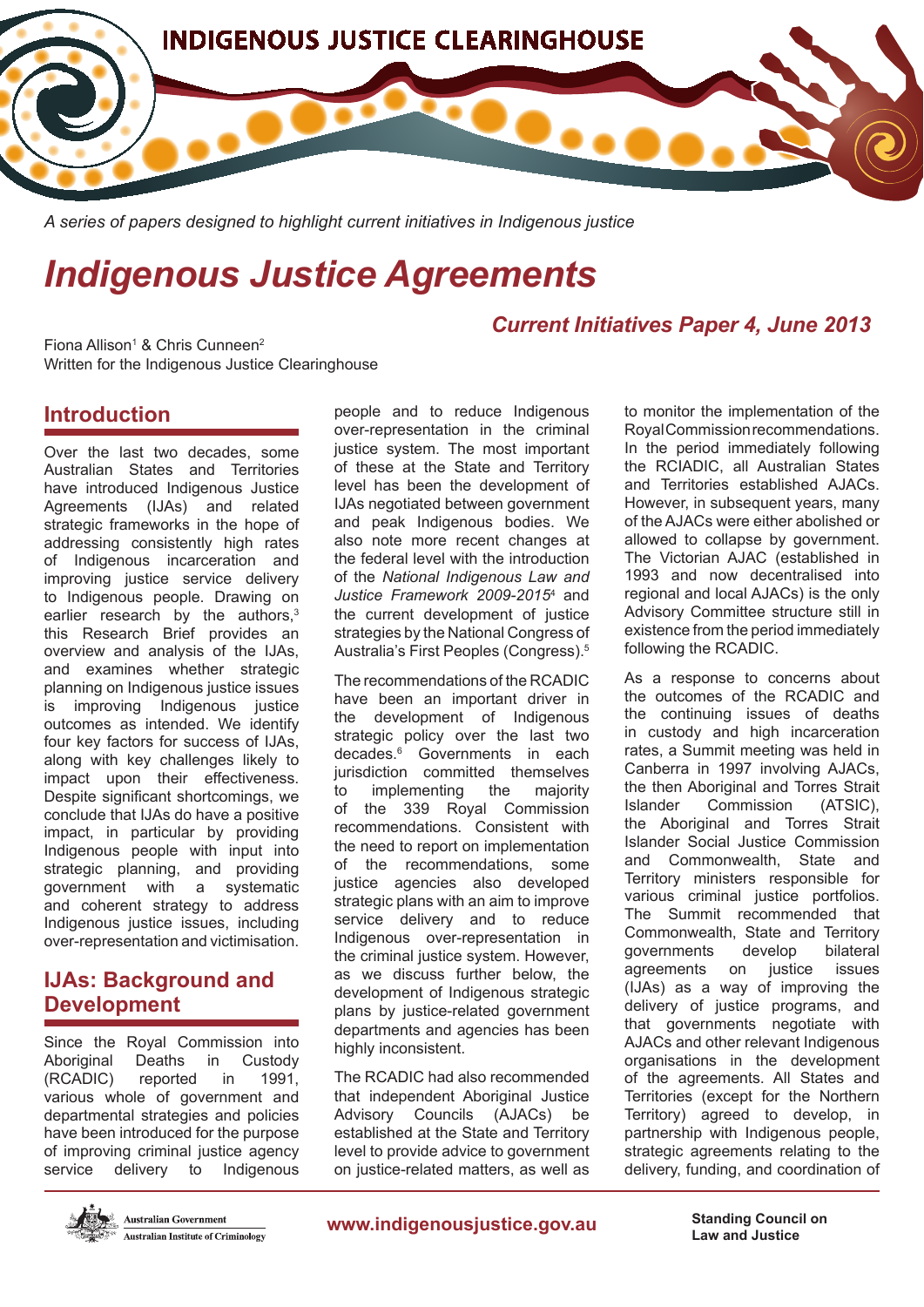Indigenous programs and services. These agreements would address social, economic, and cultural issues; justice issues; customary law; law reform; and government funding levels for programs. The agreements would include targets for reducing the rate of Indigenous over-representation in the criminal justice system, planning mechanisms, methods of service delivery, monitoring and evaluation.7

IJAs were subsequently developed in five jurisdictions over a ten-year period:

- Queensland (the *Queensland Aboriginal and Torres Strait Islander Justice Agreement*  (2000)) (Qld *IJA*);8
- Victoria (the Victorian *Aboriginal Justice Agreement* (2000)) (*VAJA*);9
- New South Wales (the New South Wales *Aboriginal Justice Agreement* (2003) (NSW *AJA*) and *Aboriginal Justice Plan* (2004) (NSW *AJP*));10
- Western Australia (the Western Australian *Aboriginal Justice Agreement 2004-2009* (2004))  $(WA AJA)$ ;<sup>11</sup> and
- the ACT (the ACT *Aboriginal and Torres Strait Islander Agreement*  (2010)) (ACT *IJA*).12

IJAs in both Western Australia and Queensland have now expired and have not been renewed.<sup>13</sup> Victoria has retained the *VAJA* and is due to release *VAJA3* in early 2013.<sup>14</sup> and the NSW *AJP* and ACT *IJA* remain current.

While these Agreements vary in some important respects, they have attempted at a minimum to address the issue of Indigenous over-representation through one or more overarching goals, a set of key principles, the identification of specific strategic areas (such as juvenile justice diversionary alternatives, the development of non-custodial sentencing options, and so on), plus initiatives to achieve outcomes within each strategic sphere. The differences, whilst without doubt impacting upon the effectiveness of respective Agreements, reflected various factors including the diversity between Indigenous communities residing in each jurisdiction,<sup>15</sup> differences in legislative and/or policy histories between the various jurisdictions.<sup>16</sup>

and specific policy imperatives.<sup>17</sup> These IJAs were the product of a negotiation process involving relevant government departments and Indigenous representative/advisory bodies, including ATSIC and AJACs. Indigenous organisations played an important role in negotiating the Agreements, and in this respect at least, the IJAs reflected the importance of principles of negotiation and self-determination emphasised by the RCADIC.<sup>18</sup>

In many States and Territories, criminal justice agencies such as police services, corrections, juvenile justice, and Attorneys-General have also developed their own strategic plans for working with or responding to Indigenous clients. Some have been aimed at reducing over-representation, while others have focussed on more effective service delivery. These should be distinguished from IJAs because they are not negotiated agreements between Indigenous peak bodies and government, although their aims may be similar.

A third tier of recent policy development has been the introduction of overarching government policy frameworks at the State and Territory level which focus upon Indigenous people. These are more general in scope but usually place some emphasis upon Indigenous justice issues. An example of these overarching government policy frameworks is the now-expired New South Wales *Two Ways Together 2003-2012* (TWT) Aboriginal Affairs Plan<sup>19</sup> and the current Queensland *Just Futures Strategy 2012-2015.* 20

# **The evaluation of Indigenous Justice Agreements**

Although there are differences between the five IJAs in New South Wales, Victoria, Western Australia, ACT and Queensland, all introduced a broad sweep of key strategies, outcomes, and actions generally directed towards reducing the number of Indigenous people in custody. Despite their significance, there has been surprisingly little evaluation undertaken to date at a national

or jurisdictional level with respect to either the implementation of IJA strategies or to the overall success of government strategic planning in this area. There is thus no clear picture as to how or whether these policy frameworks are working effectively to either improve service delivery or to reduce Indigenous contact with the justice system.

Given that some time has now passed since both the release of the RCADIC report and the formal commitment provided by governments to develop relevant strategic plans, assessment of the effectiveness of IJAs and related strategic policy is well overdue. The demise of ATSIC and most AJACs, and the relative newness of Congress (incorporated April 2010) make independent assessment particularly urgent. The loss of Indigenous representative bodies has diminished the opportunity for genuine Indigenous participation in policy development, implementation and independent oversight. In this context there has been increasing reliance on departmental or agency self-reporting on progress and effectiveness, which are not always publicly available, rather than independent evaluation or monitoring.

The absence of independent evaluation of policy frameworks necessarily impacts upon the ability to provide either cross-jurisdictional or national analysis of the effectiveness of planning in this area. To date, there have only been independent external evaluations commissioned by government in relation to two IJAs (Queensland<sup>21</sup> and Victoria<sup>22</sup>) and to two agency-specific strategic plans in New South Wales (Juvenile Justice<sup>23</sup> and Police24). Beyond this there has been little independent assessment or evaluation of IJA outcomes. We note the planned external evaluation of the National Indigenous Justice Framework is due to be conducted over 2013-2014.

# **Key factors for success of Indigenous Justice Agreements**

In the first instance, a distinction needs to be made between the assessment or evaluation of an Agreement which is a *strategic*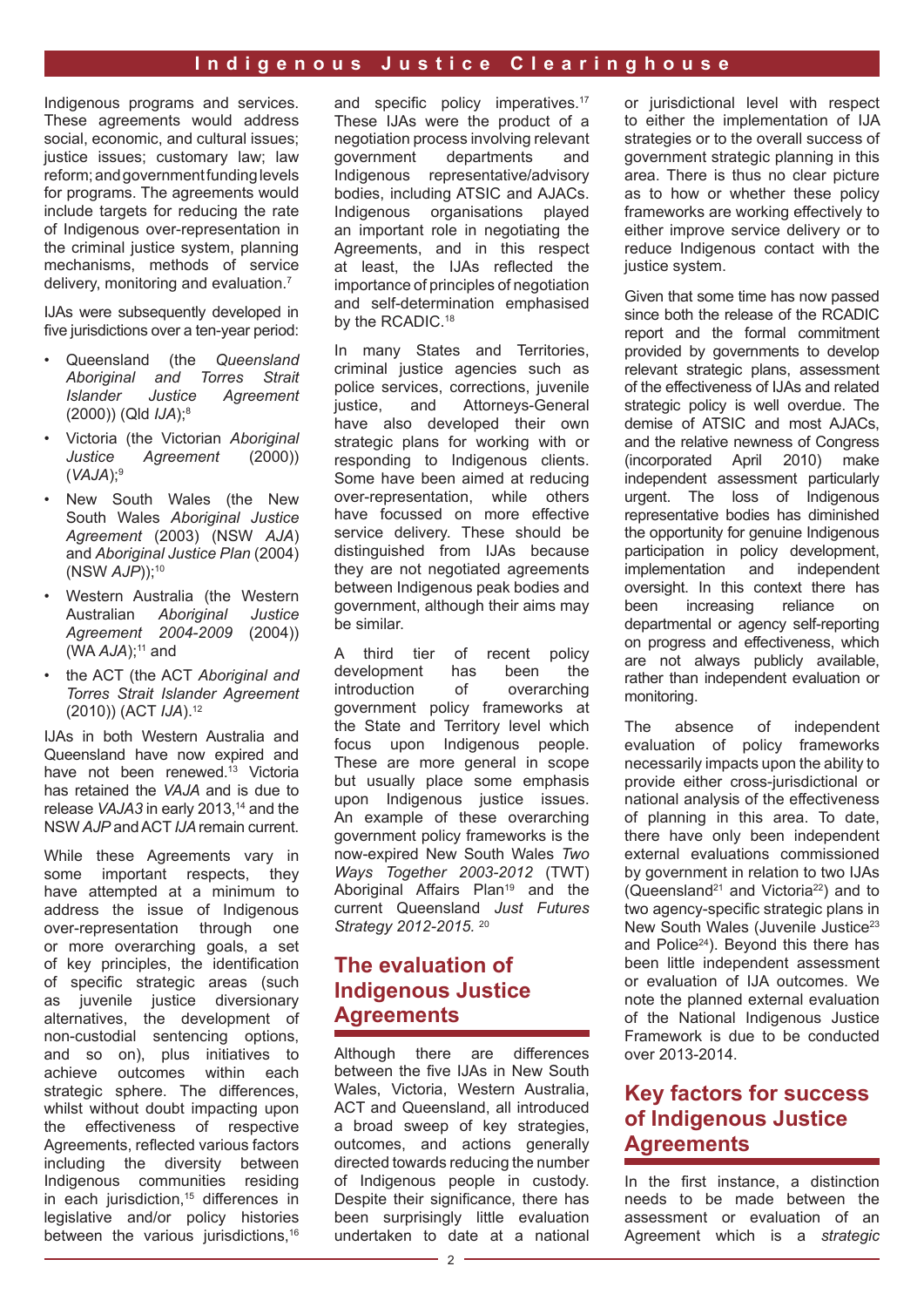*framework* for particular policies and initiatives and the evaluation of specific *programs*. Justice programs are far more likely to be evaluated than a broader strategic framework, which is likely to comprise multiple strategic areas and numerous programs. We are interested in this Research Brief in how we assess and evaluate a strategic framework (the IJAs), rather than any specific programs or initiatives (such as, for example, Indigenous sentencing courts, or post-release services).

Inevitably, there will be a range of contingencies impacting upon the ability of IJAs to achieve their intended outcomes, leading to increased complexity in assessing outcomes. We have already noted above, for instance, the relevance that both government dismantling of Indigenous representative bodies and divergent policy imperatives and legislative histories within the different jurisdictions appear to have in terms of the development of IJAs. We also discuss below how diversity between jurisdictions in terms of the geographical location and range of Indigenous communities will influence government capacity to engage with Indigenous people. General changes in law, policy and practice can also negatively or positively impact upon justice outcomes for Indigenous people, regardless of any reform achieved through an IJA.

We suggest four criteria for assessing the effectiveness of IJAs as a strategic framework for responding to Indigenous over-representation in the criminal justice system, and improving justice service delivery:

- a. effective levels of Indigenous community engagement in the development, implementation and evaluation of IJAs;
- b. effective accountability and evaluation processes, including clarity of stated IJA objectives and outcomes;
- c. continuity and whole of government approaches to Indigenous policy development; and
- d. effective incorporation into IJAs of the issue of Indigenous criminal victimisation, and recognition of the links with other civil and family law needs.

#### **Effective levels of Indigenous community engagement in the development, implementation and evaluation of IJAs.**

A significant finding of our research is that there is a direct relationship between the formulation of an IJA and the existence of an independent, community-based Indigenous representative advisory body. The absence of an independent Indigenous body negatively impacts on strategic policy development and, ultimately, upon the ability of government and communities to work together to address issues relating to Indigenous over-representation.25

In four of the five States with IJAs, an Indigenous peak advisory body was instrumental in its conception - the Aboriginal and Torres Strait Islander Board (ATSIAB) in Queensland, the AJAC in New South Wales, the Aboriginal and Torres Strait Islander Elected Body and Aboriginal Justice Centre in the ACT, and the AJAC in Victoria. In Western Australia, the Aboriginal Justice Council assisted with the development of the *Aboriginal*  Justice Plan (WA) (2000),<sup>26</sup> which was a precursor to the WA *AJA*. The Western Australian Aboriginal Justice Council was subsequently disbanded and therefore not involved in the formulation of the later *AJA*. 27

The importance of properly constituted, ongoing Indigenous representative bodies to the development of justice policy was noted by the RCADIC, reiterated by the 1997 Summit and recognised in a number of inquiries and evaluations in the area of Indigenous justice. The influential Western Australian *Mahoney Inquiry* (conducted in relation to community and custodial corrections), for instance, indicated that a representative State Indigenous Advisory Group (and regional counterpart organisations) should be established in that jurisdiction if Indigenous incarceration is to be reduced.<sup>28</sup> Further, the Western Australian Law Reform Commission in its report on Aboriginal customary law published in 2006 also recommended establishing a state-wide AJAC to assist in negotiation around Community Justice Groups (CJGs).29

Our research indicates that where Indigenous representative/advisory bodies do not exist there is less

chance that an IJA will be developed and also less chance that government justice agencies will develop their own strategic policies and initiatives. It appears that without independent Indigenous representative bodies, it is less likely that there will be sufficient political will to develop and drive an IJA.

IJAs often highlight Indigenous capacity building, participation and self-determination as fundamental principles that are critical to attaining IJA objectives. In this context, self-determination requires that Indigenous communities are endowed with both the capability and authority to develop their own justice solutions to relevant issues. or to participate in key decisionmaking processes.<sup>30</sup> Certainly, the most effective IJAs provide for inclusive, *ongoing* engagement with Indigenous communities throughout the entire 'life' of any relevant framework; that is, during the initial design, implementation, monitoring, and evaluation.

In order to achieve quality community engagement, an IJA must have relevance at regional and local levels through the development of local justice plans or through the development of localised, communitybased services or groups. Indeed, many of the programs identified as constituting best practice in this area, such as Community Justice Groups, incorporate these elements.31

The independent evaluations of the Queensland and Victorian IJAs recognised the importance of community engagement in achieving the desired outcomes and for the overall successful implementation of these Agreements. 32 A most important contribution to capacity building in this context is the establishment of Indigenous, community-based, representative/advisory processes to enable quality community participation and leadership to be realised. It is positive that in some States, community justice bodies have been set up at State, regional and local levels as part of implementation of IJAs and justice agency strategic plans – the Victorian process discussed further below is the best example of this strategy.

The *VAJA* has been effective in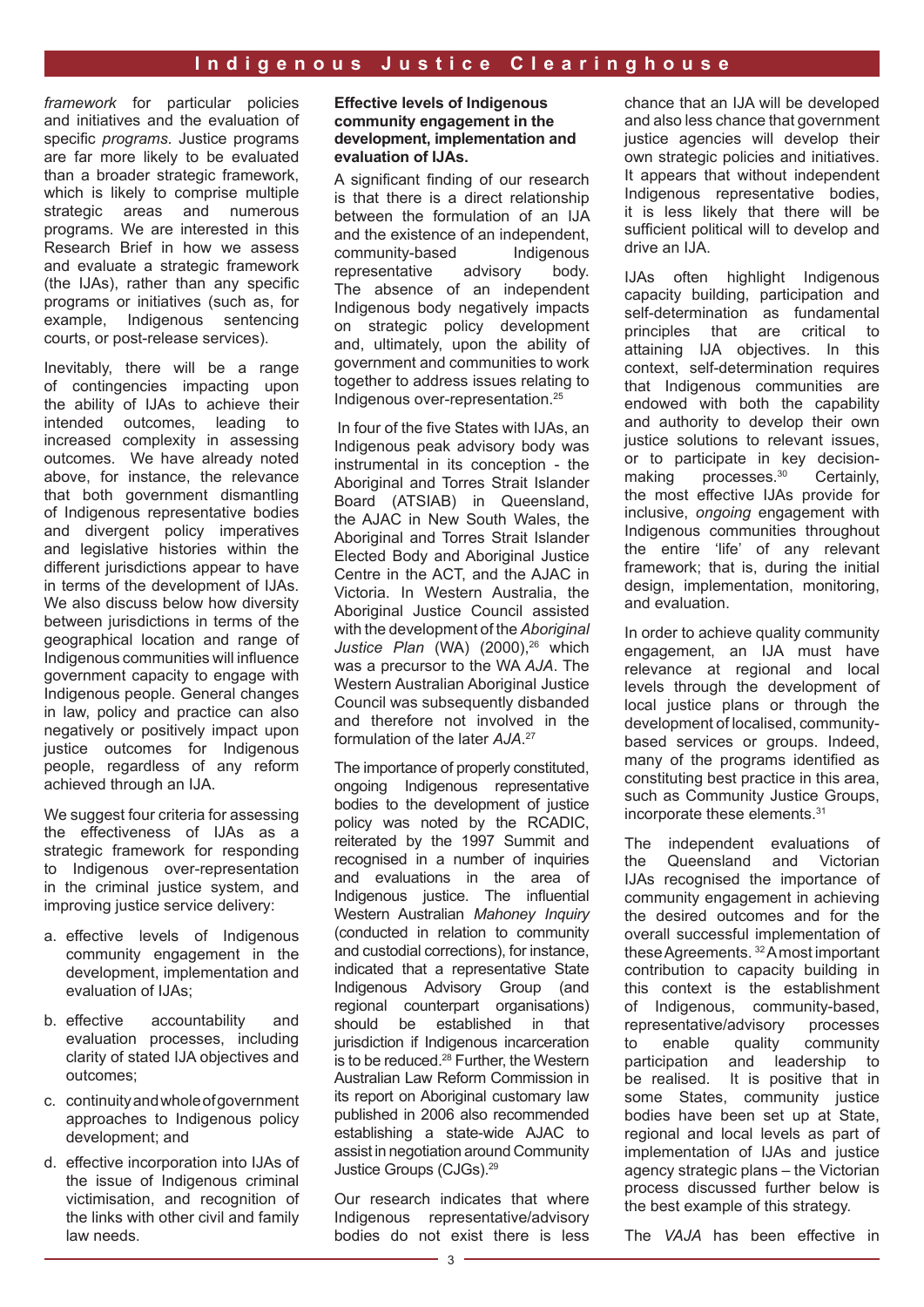providing for ongoing Aboriginal ownership of, and participation in strategic policy development. The creation under the *VAJA* framework of well-coordinated state, regional and local community-based justice structures, involved in the implementation of regional and local justice plans, represents successful application of engagement principles.33 The *VAJA* emphasised the importance of establishing, as an essential first step, infrastructure that would guarantee ongoing Indigenous input into the Agreement - setting up the state-wide Aboriginal Justice Forum (AJF) and the Regional and Local Aboriginal Justice Advisory Committees (RAJACs and LAJACs) to work alongside relevant government agencies and the Victorian AJAC in progressing the *VAJA*.

#### **Effective accountability and evaluation processes, including clarity of stated IJA objectives and outcomes.**

One reason for the absence of independent evaluation and monitoring of IJAs and Indigenous justice strategies is the lack of provision within strategic policy frameworks for ongoing monitoring or evaluation. An example of this is the Western Australian *Strategic Policy on Police and Aboriginal People*, which consists, effectively, of an elaborated set of principles, with no detail provided about procedures for evaluation (or implementation).<sup>34</sup> The absence of clear objectives and outcomes makes evaluation difficult. Another problem is that monitoring and evaluation may be provided for within the relevant Agreement or framework and then not carried out, as has occurred with the New South Wales *Aboriginal Justice Plan*. In addition, the failure to document or make publicly available material pertaining to monitoring or evaluation, as has occurred in relation to the final evaluation of the WA *AJA* post-2008, limits government accountability.

The lack of independent monitoring or evaluation reduces government accountability to Indigenous communities. It also means that relevant frameworks are not informed by or improved through completion of such processes. In the absence of independent monitoring and evaluation, one must depend almost solely upon internally generated sources of information to ascertain the success or failure of strategic policy. The experience of monitoring the implementation of the recommendations from the RCADIC shows that departmental annual reports or similar review material is not the most reliable means of measuring performance given the tendency of departments and agencies to portray their work in the best possible light.35

A further failing of particular relevance to Indigenous-focussed strategic policy occurs when monitoring or evaluation is completed without effective Indigenous participation. The *VAJA* provides a good contrasting example of significant contribution from Indigenous communities (through Indigenous parties to the Agreement) in the setting of benchmarks, performance indicators, targets and timelines, and their involvement in specific evaluation processes. There is a direct role played by the Indigenous community-based peak coordinating body established under the *VAJA*, the Aboriginal Justice Forum (AJF), in Department of Justice performance.<sup>36</sup> On the basis of our research we would argue that independent, ongoing monitoring and evaluation at a jurisdictional level, providing for maximum Indigenous input, will enhance the effectiveness of IJAs and strategic plans.

#### **Continuity and whole of government approaches in policy development**

Those States and Territories with existing IJAs in place also have the greatest number of agencyspecific strategic frameworks dealing with the issue of Indigenous over-representation and seeking to improve service delivery for Indigenous people. IJAs are likely to have also led to increased wholeof-government planning directed towards addressing Indigenous social disadvantage – the latter of relevance to addressing rates of Indigenous incarceration as well as clearly requiring attention from government as a significant issue in its own right. As noted above, to date IJAs have been formulated in five jurisdictions. Three of the five jurisdictions which have developed an IJA since 2000 have also formulated whole-ofgovernment 'overarching' Indigenous strategic policy covering a broader social and economic framework, with some emphasis upon justice issues. Notably, all jurisdictions which have *not* introduced an IJA have also *not*  developed overarching Indigenous strategic policy. Relevant policy in NSW, Qld and Victoria is as follows:

- *• Two Ways Together 2003-2012* (NSW);
- *• Partnerships Queensland: Future Directions Framework for Aboriginal and Torres Strait Islander Policy 2005-2010* (Qld);*<sup>37</sup>*
- *• Just Futures Strategy 2012-2015*  (Qld)*;* and
- *• Victorian Indigenous Affairs Framework – Improving the Lives of Indigenous Victorians* (2006) (Victoria).38

The Victorian Justice Agreement, in particular, specifically emphasised the need for development by government of an overarching integrated strategic framework to tackle the 'whole-of-life' experience of Aboriginal people, in keeping with the RCADIC's dual focus upon both reform of the criminal justice system and underlying factors contributing to Indigenous incarceration rates. This emphasis gave rise to formulation of the *Victorian Indigenous Affairs Framework* (VIAF) in that jurisdiction.

Further, in states that have formulated an IJA, criminal justice agencies are more likely to have in place an Indigenous-specific strategic plan.<sup>39</sup> The development by agencies of their specific strategic framework has particular benefits. For example, the New South Wales Police Force *Aboriginal Strategic Direction 2012-2017* provides for public acknowledgement of the agency's approach to working with Aboriginal people in New South Wales and thus greater transparency in policy. Criminal justice agencies in these jurisdictions are also more likely to have some previous history of Indigenous strategic planning over the last decade or longer.

By way of contrast, Tasmania, the Northern Territory, and South Australia have not developed IJAs, and they are also the jurisdictions where specific justice agencies like police or corrections have been least likely to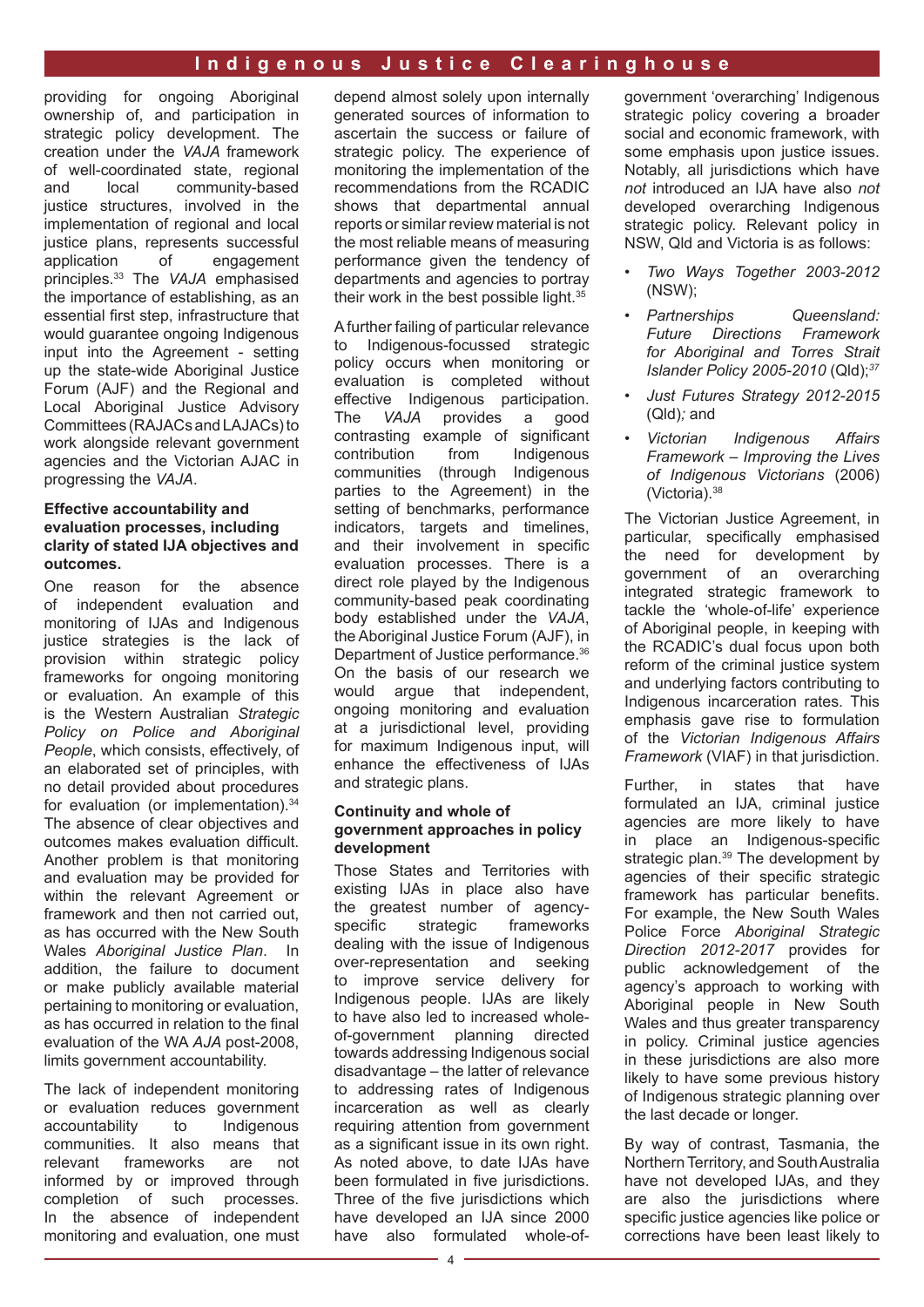develop any form of current strategic framework relating to Indigenous justice issues. Only one of those four jurisdictions, the Northern Territory, has developed a relevant but now expired government overarching strategic policy framework – *Agenda for Action: a whole of government approach to Indigenous affairs in the Northern Territory 2005-2009*. 40

Our research shows that with respect to criminal justice agencies, police services were the most likely of all justice agencies to have implemented Indigenous-specific strategic plans. Attorneys-General, courts administrations, Offices of the Director of Public Prosecutions (DPPs), and Legal Aid Commissions (LACs) are the least likely to have developed these frameworks. The latter two agencies are also, notably, the least likely to be identified within IJAs as key agencies with specific responsibilities affecting Indigenous outcomes.

It should be noted that most justice agencies are developing and delivering a number of programs directed towards improving Indigenous outcomes in the criminal justice system. Whilst sometimes these initiatives have been informed by or have evolved from a Justice Agreement or state policy framework, at other times they have been developed independently of any strategic framework. In these situations Indigenous programs can appear *ad hoc* and unrelated to any broader policy developments. It may be completely unclear what strategic framework or decision-making, if any, has given rise to a particular initiative.

Without detracting from the success and significance of initiatives and programs created and operating outside formal policy frameworks by justice agencies, our research indicated that all justice agencies ought to be encouraged to develop their own Indigenous strategic plans so as to better focus the work that is already being undertaken in this area. There are obvious and significant advantages to embedding relevant initiatives within transparent policy frameworks. This process, for instance, establishes clear processes of evaluation and implementation to ensure accountability and to also, ultimately, enhance overall performance**.** In addition, agency

strategic plans should indicate whether or how they are informed by. or aligned with, an existing IJA.

#### *The importance of continuity in policy development*

The lack of continuity in Indigenous strategic policy development also affects the ability of justice agencies to engage with Indigenous people, to achieve desired outcomes, and to ensure better service delivery. There may be policy 'black holes' where for some considerable period of time agencies allow strategic policies to lapse, with no account as to why this has occurred in a particular instance. For example, the New South Wales Department of Corrective Services *Action Plan for the Management of Indigenous Offenders 1996-1998* was followed after a five year gap by the *Aboriginal Offenders Strategic Plan 2003-2005* and then after another two years by a *Aboriginal Strategic Plan 2007-2012.*41 There are many occasions where a policy implementation or reporting framework disappears (as occurred with 'action plans' under the Qld *IJA* after 2001), with no indication that it has been phased out due to failure.

The issue of continuity in strategic planning is important. After reviewing Indigenous justice strategies across Australia, it is clear that constant change in government policy is a significant barrier to success. Regular change disrupts processes of reform and accountability. For example, there may be two or three significant changes in policy frameworks in five or six years, although there is no indication (through evaluation) that previous strategies failed. It becomes difficult to determine the extent to which central strategic planning through an IJA or a state-wide plan has impacted on departmental or agency policy, or whether existing policies and programs are simply rearranged, recycled, and rebadged to fit a new strategic direction.

The fundamental link between reducing Indigenous overrepresentation in the criminal justice system and addressing underlying contributory factors (such as low employment rates, alcohol and drug misuse, poor health, and poor educational attainment within Indigenous communities) is acknowledged in all IJAs. IJAs have largely delegated any action to be taken in relation to the underlying causes of over-representation in the criminal justice system to government overarching strategic frameworks.

Whilst the essential link between justice and broader socio-economic factors must be understood, there needs to be firm lines drawn between planning areas if Indigenous justice is to maintain its status as an important issue in its own right. For example, the *VAJA1*, whilst referring to findings of the RCADIC linking Indigenous overrepresentation and the 'whole-oflife' experience of Aboriginal people, delegated to the Victorian government responsibility for developing a wholeof-government Indigenous strategic framework dealing with Indigenous structural disadvantage.<sup>42</sup> In this way, the Victorian IJA could focus on Indigenous justice issues almost exclusively and this approach has contributed to the overall effectiveness of the *VAJA*. Thus it is those IJAs that manage to maintain a specific focus upon justice issues that appear more likely to deliver genuinely positive justice outcomes to Indigenous people.

#### **Effective incorporation into IJAs of the important issue of Indigenous victimisation and recognition of the links with other civil and family law needs**

Indigenous people are overrepresented in the criminal justice system as both offenders *and* victims, and any strategic policy framework seeking to reduce offending rates of Indigenous people must focus to an appropriate extent upon the high rates of Indigenous victimisation – the latter underpinned by similar factors that lead to Indigenous offending. Generally speaking, IJAs have not done enough to address the issue of Indigenous victimisation (including issues of family violence and child protection). despite its close connection with<br>Indigenous incarceration. Justice Indigenous incarceration. agencies such as police already have responsibility and capacity to respond to Indigenous family violence and sexual assault, in contrast to broader social disadvantage. Their capacity and responsibilities in this context needs to be clarified and developed within IJAs, including in the development of specific policies and practices for working with Indigenous victims of crime.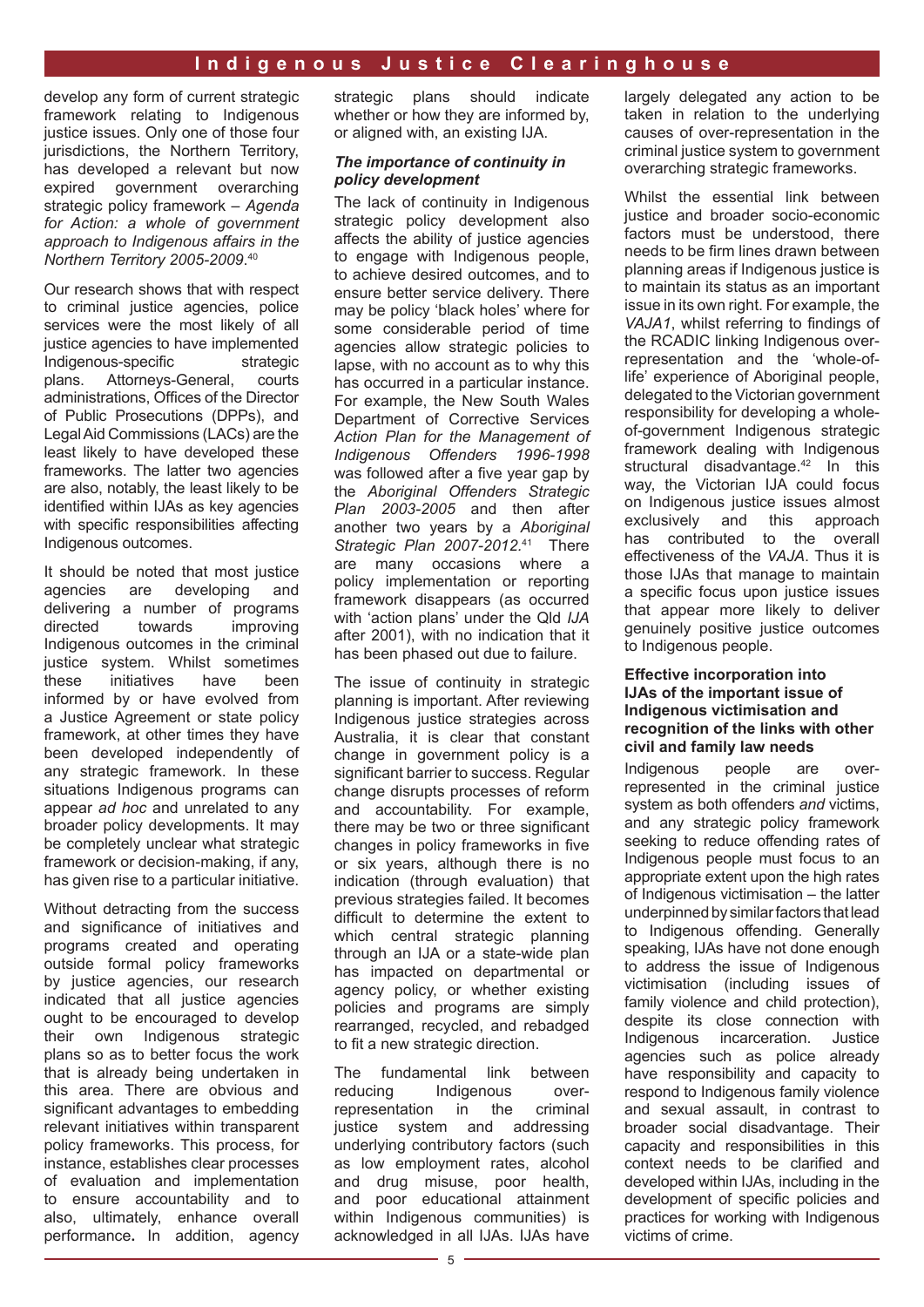The approach taken to date in relation to this issue in IJAs is, in some respects, piecemeal and inconsistent between jurisdictions. There is some recognition of the connection between family violence and offending in some IJAs. For instance, the NSW *AJP* committed to developing statewide strategies to reduce family violence in Aboriginal communities, and it includes in its Strategic Directions actions such as providing sexual assault counselling to Aboriginal prisoners.43 The WA *AJA* also incorporated as one of its three principal outcomes a reduction in the rate of Indigenous victimisation and made further reference to this issue by, for example, calling for better protection for victims and their families.44

In our view, negotiated IJAs can take the lead on the subject of Indigenous victimisation. The issue is fundamental to any attempt to reduce Indigenous over-representation and improving justice outcomes, so cannot be conceived of separately from over-representation. Secondly, a negotiated response through a Justice Agreement is more likely to lead to policies that respect Indigenous views.

A further point to emphasise is that in order to be effective, IJAs should identify the link between enhanced Indigenous access to family and civil law justice and improved criminal justice outcomes for Indigenous people.45 The interconnectedness of criminal with civil and family law justice has been drawn out in existing policy to some extent, but there is scope for greater acknowledgement if IJAs are to be as effective as possible. By way of illustration, the *VAJA2* included as one of its two main aims the need to ensure that the Koori community has 'the same access to human, civil and legal rights, living free from racism and discrimination and experiencing the same justice outcomes (as the broader community) through the elimination of inequities in the justice system'. Congress has noted the high levels of unmet need in civil and family law areas, and in its justice policy targets include the goal of doubling the number of Indigenous people accessing legal assistance in family and civil law matters. Congress views access to civil and family law as part of a holistic approach to 'justice'.

# **The importance of effective Indigenous Justice Agreements**

Having discussed the development of Indigenous-specific criminal justice strategic planning, particularly IJAs, it is important to take a step back and consider whether these policy frameworks are working effectively and to the benefit of Indigenous people throughout Australia. If we consider current imprisonment rates for Indigenous people nationally and the levels of over-representation, perhaps there is little cause for optimism. Western Australia (which had an IJA) has the highest Indigenous imprisonment rate in Australia. However, states with current IJAs (NSW and Victoria) are below the national average rate of Indigenous imprisonment. Queensland, which had an IJA in place for a decade, also has below average Indigenous imprisonment rates. Indeed Victoria, which has an IJA that meets the highest standards in terms of Indigenous participation, implementation, monitoring, and independent evaluation, until recently had one of the lowest Indigenous imprisonment rates in Australia: at almost half the national figure. Recent changes to law and order in that State have seen significant increases in adult imprisonment for both indigenous and non-Indigenous people.46

We have argued in this brief that a broader examination of the effectiveness of relevant strategic planning is necessary. We also note a key limitation in considering effectiveness: the lack of independent monitoring and evaluation. Despite this, it is possible to conclude that IJAs have contributed to a more coherent government focus upon Indigenous justice issues and, in those jurisdictions where they exist, they have been associated with criminal justice agencies developing Indigenous-specific frameworks. As we have outlined previously, they have also led to development of a number of effective initiatives and programs in the justice area. An IJA can also advance principles of government accountability with independent monitoring and evaluation, with maximum Indigenous input into those processes. IJAs have effectively progressed Indigenous community<br>engagement. self-management. self-management. and ownership where they have set up effective and well-coordinated community-based justice structures and/or led to the development of localised strategic planning, as well as through encouraging initiatives that embody such ideals. For reasons noted above, the *VAJA* is the best example of these outcomes.

There are a number of lessons which can be learnt from the experiences of developing IJAs over recent years. Firstly, it is only in those jurisdictions with an IJA which contains monitoring and evaluative components (in particular, Victoria and Queensland) that we have any overall picture of the various justice programs and initiatives that are in operation. We argue that IJAs need to be developed in those jurisdictions where they remain outstanding, as do justice agency strategic plans. These developments are imperative, given the national approach through the *National Indigenous Law and Justice Framework 2009-2015*.

Secondly, there needs to be greater continuity in strategic policy development within jurisdictions, and within and between agencies. Our research showed that policy frameworks are formulated and then disappear with little attention to whether they were effective in meeting outcomes. Thirdly, and as part of the commitment by government to deal with Indigenous over-representation. IJAs also must address Indigenous victimisation and broader access to civil and family law. Fourthly, the fact that the development of IJAs has been set back by the dismantling<br>of independent Indigenous of independent representative/advisory bodies, particularly at the State and Territory level, should also cause some concern. Independent representation for Indigenous communities is a crucial component of any further development of strategic policy. Finally it must be recognised that broader changes in criminal justice law, policy and practice impact significantly on Indigenous people. In this context, we would argue for the introduction of legislation mandating that Aboriginal impact statements must be considered as part of any development of or amendments to relevant criminal-justice focussed law in each jurisdiction.<sup>47</sup>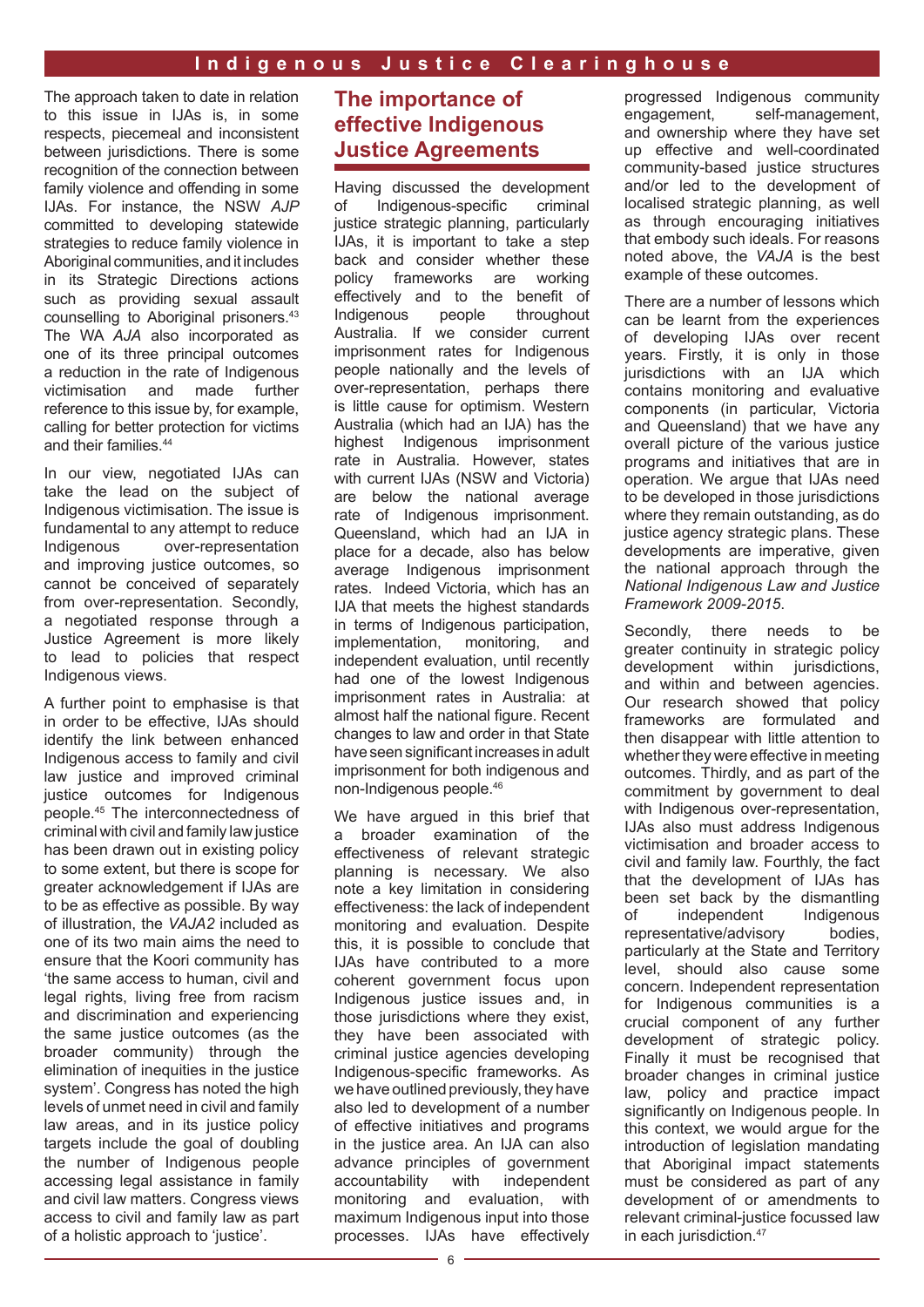## **References**

Please note that Indigenous Justice Clearinghouse publications normally use in-text citations. However, at the request of the authors endnotes were used on this current initiatives paper.

All URLs were correct in June 2013.

1 Project Manager and Senior Researcher for the Indigenous Legal Needs Project, James Cook University

2 Professor of Justice and Social Inclusion, The Cairns Institute & School of Law, James Cook University, and Conjoint Professor Law Faculty UNSW.

<sup>3</sup> Chris Cunneen and Fiona Allison, 'Indigenous Justice Strategies — Analysis and Findings of Current Policy Framework' (Report to the Indigenous Law and Justice Branch, Attorney General's Department (Cth), unpublished, 2008) and Allison, F and Cunneen, C (2010), 'The role of Indigenous justice agreements in improving legal and social outcomes for Indigenous people' 32 *Sydney Law Review* 645.

<sup>4</sup> Standing Committee of Attorneys – General, *National Indigenous Law and Justice Framework 2009-*2015, (Canberra: Commonwealth of Australia, 2010).

<sup>5</sup> National Congress of Australia's First People, *National Justice Policy* (Sydney 2013)

<sup>6</sup> Commonwealth of Australia, Royal Commission into Aboriginal Deaths in Custody, *National Report* (Canberra: Commonwealth of Australia, 1991).

7 Mick Dodson, *Aboriginal and Torres Strait Islander Social Justice Commissioner Fifth Annual Report* (Sydney: Human Rights and Equal Opportunity Commission, 1993) at 157.

8 Queensland Government, *Queensland Aboriginal and Torres Strait Islander Justice Agreement* (2000).

<sup>9</sup> Department of Justice (Victoria), *Victorian Aboriginal Justice Agreement* (2000).

10 Aboriginal Justice Advisory Council (NSW), *Aboriginal Justice Agreement* (2003); Aboriginal Justice Advisory Council (NSW) *NSW Aboriginal Justice Plan: Beyond Justice 2004-2014* (2004).

<sup>11</sup> Government of Western Australia, *Western Australian Aboriginal Justice Agreement 2004-2009* (2004).

12 ACT Government, *Aboriginal and Torres Strait Islander Agreement 2010-*

#### *2013* (2010).

13 The WA *AJA* expired in 2009 and the Qld *IJA* in 2010. From February 2011, the Department of the Attorney General in WA commenced oversight of the Aboriginal Justice Program, signalling a change of direction from the WA *AJA*. The Queensland Government introduced the whole-of-government, Indigenous-focussed policy *Just Futures Strategy 2012-2017*, which references the Qld *IJA* but has a broader focus than the latter upon social issues underpinning offending: Queensland Government, *Just Futures Strategy 2012-2015* (Queensland Government: 2012).

<sup>14</sup> *VAJA2* was released in 2006, following review and evaluation of the initial *VAJA* introduced in 2000. Similarly, *VAJA3* follows review and evaluation of *VAJA2.*

<sup>15</sup> For instance, the Western Australian *AJA* necessarily needed to reflect the divergent perspectives of a large number of communities spread out across a single State covering a third of the Australian landmass.

16 For instance, the Queensland *AJA* may not have dealt with broader, underlying social issues as much as the New South Wales *AJA* because the Queensland Agreement was the first part in a set of proposed agreements to be developed under that jurisdiction's *Ten Year Partnership* framework.

<sup>17</sup> For instance, the Western Australian *AJA* incorporated the findings of the government response to the *Gordon Inquiry*. Sue Gordon, Kay Hallahan, K & Darrell Henry, Department of Premier and Cabinet (WA), *Putting the picture together, Inquiry into Response by Government Agencies to Complaints of Family Violence and Child Abuse in Aboriginal Communities* (Perth: Department of Premier and Cabinet, 2006).

18 Recommendation 188 required that 'Governments negotiate with appropriate Aboriginal organisations and communities to determine guidelines as to the procedures and processes which should be followed to ensure that the self-determination principle is applied in the design and implementation of any policy or program or the substantial modification of any policy or program which will particularly affect Aboriginal people'. Commonwealth of Australia, Royal Commission into Aboriginal Deaths in Custody, *National Report* (1991) at 73.

<sup>19</sup> Department of Aboriginal Affairs (NSW). *Two Ways Together 2003-2012* (2003).

<sup>20</sup> Queensland Government, n10.

21 Chris Cunneen, Neva Collings, and Nina Ralph, *Evaluation of the Queensland Aboriginal and Torres Strait Islander Justice Agreement*, (Sydney: Institute of Criminology, 2005).

22 Atkinson, Kerr & Associates, *Review of the Victorian Aboriginal Justice Agreement (2000/01-2003/02)* (Victoria: Department of Justice 2005) and Nous Group, *Evaluation of the Aboriginal Justice Agreement – Phase 2* (Victoria: Department of Justice 2012).

<sup>23</sup> Chris Cunneen, Garth Luke, and Nina Ralph, *Evaluation of the Aboriginal Over-Representation Strategy – Final Report* (Sydney: Institute of Criminology, 2006).

24 NSW Ombudsman, *Working with Aboriginal communities: Audit of the implementation of the NSW Police Aboriginal Strategic Direction (2003-2006)* (Sydney: NSW Ombudsman, 2005).

<sup>25</sup> For discussion on the Indigenous right to participate in decision-making through representative bodies see: Human Rights and Equal Opportunity Commission (HREOC), *Building a Sustainable National Indigenous Representative Body – Issues for Consideration*, (Sydney: HREOC, 2008): [<https://www.humanrights.gov.](https://www.humanrights.gov.au/sites/default/files/content/social_justice/repbody/repbody_paper2008.pdf) [au/sites/default/files/content/social\\_](https://www.humanrights.gov.au/sites/default/files/content/social_justice/repbody/repbody_paper2008.pdf) [justice/repbody/repbody\\_paper2008.](https://www.humanrights.gov.au/sites/default/files/content/social_justice/repbody/repbody_paper2008.pdf) [pdf >](https://www.humanrights.gov.au/sites/default/files/content/social_justice/repbody/repbody_paper2008.pdf) (28 August 2010); Mick Gooda, *Statement to the Expert Mechanism on the rights of Indigenous peoples – Item 3: The right to participate in decisionmaking* (Sydney: Australian Human Rights Commission, 2010): <[https://](https://www.humanrights.gov.au/expert-mechanism-rights-indigenous-peoples-item-3-right-participate-decision-making-2010) [www.humanrights.gov.au/expert](https://www.humanrights.gov.au/expert-mechanism-rights-indigenous-peoples-item-3-right-participate-decision-making-2010)[mechanism-rights-indigenous-peoples](https://www.humanrights.gov.au/expert-mechanism-rights-indigenous-peoples-item-3-right-participate-decision-making-2010)[item-3-right-participate-decision](https://www.humanrights.gov.au/expert-mechanism-rights-indigenous-peoples-item-3-right-participate-decision-making-2010)[making-2010>](https://www.humanrights.gov.au/expert-mechanism-rights-indigenous-peoples-item-3-right-participate-decision-making-2010) (28 August 2010).

26 Aboriginal Affairs Department (WA), *Aboriginal Justice Plan 2000: a partnership between the Aboriginal Justice Council and the Justice Coordinating Council* (2000).

<sup>27</sup> After the Council was disbanded in 2002, the IJA was formulated with representation from the Aboriginal Legal Service, ATSIC and Aboriginal and Torres Strait Islander Services. In the NT, a draft Justice Agreement was formulated in the Northern Territory in 2003, but this was never ratified by government (see Northern Territory Government, *Aboriginal Justice*